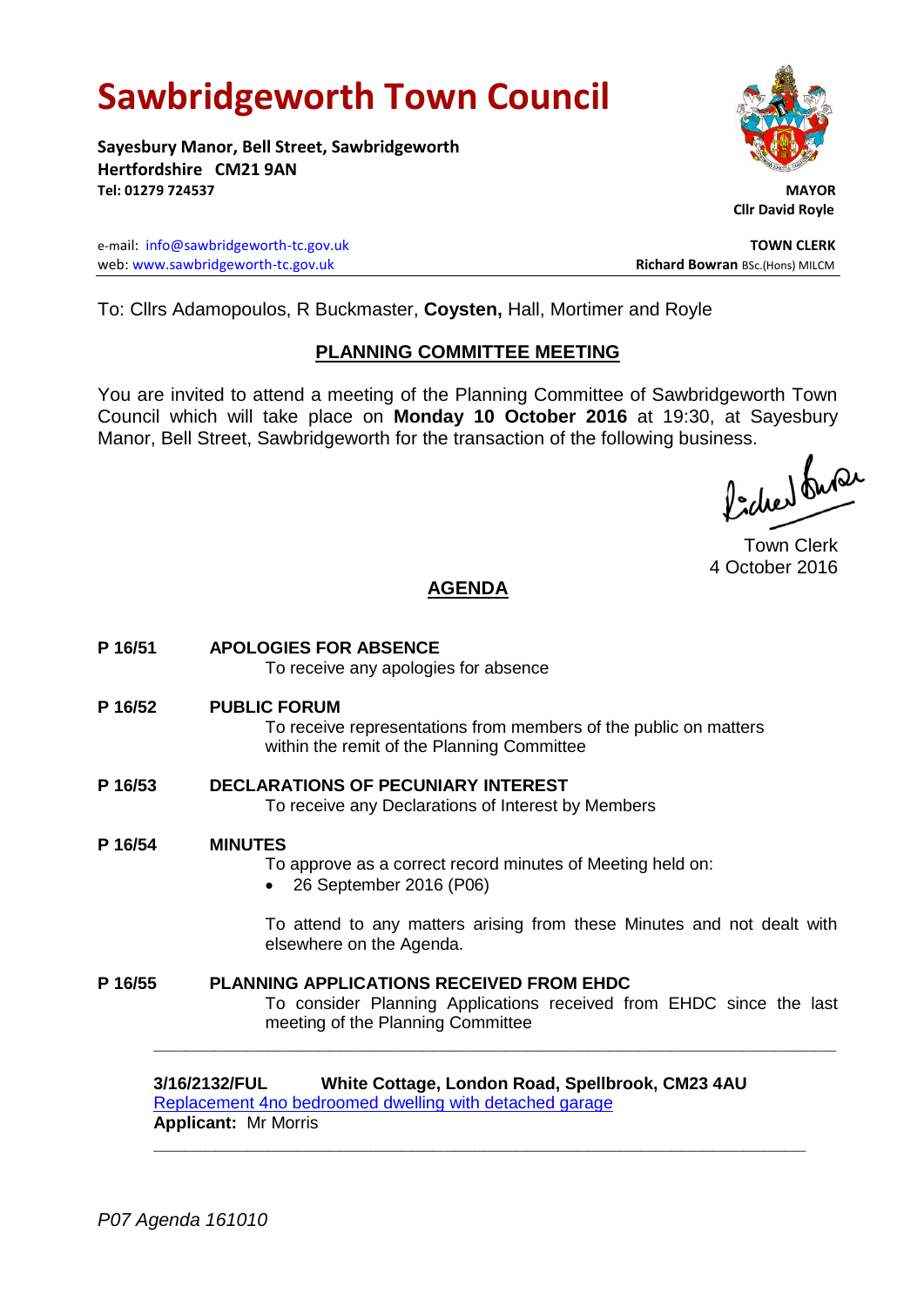#### **3/16/2161/HH 23 Wheatley Close, CM21 0HS**

[Single storey side and rear extensions following removal of conservatory. Extension and](https://publicaccess.eastherts.gov.uk/online-applications/applicationDetails.do?activeTab=summary&keyVal=ODUJN3GL00X00)  [conversion of garage](https://publicaccess.eastherts.gov.uk/online-applications/applicationDetails.do?activeTab=summary&keyVal=ODUJN3GL00X00) **Applicant:** Mr D Aston

**\_\_\_\_\_\_\_\_\_\_\_\_\_\_\_\_\_\_\_\_\_\_\_\_\_\_\_\_\_\_\_\_\_\_\_\_\_\_\_\_\_\_\_\_\_\_\_\_\_\_\_\_\_\_\_\_\_\_\_\_\_\_\_**

**\_\_\_\_\_\_\_\_\_\_\_\_\_\_\_\_\_\_\_\_\_\_\_\_\_\_\_\_\_\_\_\_\_\_\_\_\_\_\_\_\_\_\_\_\_\_\_\_\_\_\_\_\_\_\_\_\_\_\_\_\_\_\_**

**\_\_\_\_\_\_\_\_\_\_\_\_\_\_\_\_\_\_\_\_\_\_\_\_\_\_\_\_\_\_\_\_\_\_\_\_\_\_\_\_\_\_\_\_\_\_\_\_\_\_\_\_\_\_\_\_\_\_\_\_\_\_\_\_\_\_**

#### **3/16/2174/HH 31 Burnside, CM21 0EP**

[Single storey rear extension](https://publicaccess.eastherts.gov.uk/online-applications/applicationDetails.do?activeTab=summary&keyVal=ODWJX7GLLJ400) **Applicant:** Mr & Mrs Frood

## **P 16/56 LATE PLANNING APPLICATIONS**

To deal with Planning Applications received from EHDC following the Publication of this Agenda and received before 7 October 2016

#### **P 16/57 PLANNING DECISIONS MADE BY EHDC** To receive Planning Decisions from EHDC

#### **3/16/0989/FUL Willow Court, London Road**

[Change of use and conversion of existing integral garage to create a 1 bedroom](https://publicaccess.eastherts.gov.uk/online-applications/applicationDetails.do?activeTab=summary&keyVal=O68MOFGLJNH00)  [residential dwelling and associated external alterations](https://publicaccess.eastherts.gov.uk/online-applications/applicationDetails.do?activeTab=summary&keyVal=O68MOFGLJNH00) **Applicant: Mr A Barham**  *STC Comment: Objection. Overdevelopment, loss of parking space*

**\_\_\_\_\_\_\_\_\_\_\_\_\_\_\_\_\_\_\_\_\_\_\_\_\_\_\_\_\_\_\_\_\_\_\_\_\_\_\_\_\_\_\_\_\_\_\_\_\_\_\_\_\_\_\_\_\_\_\_\_\_\_\_\_\_\_**

**\_\_\_\_\_\_\_\_\_\_\_\_\_\_\_\_\_\_\_\_\_\_\_\_\_\_\_\_\_\_\_\_\_\_\_\_\_\_\_\_\_\_\_\_\_\_\_\_\_\_\_\_\_\_\_\_\_\_\_\_\_\_\_\_\_\_**

**\_\_\_\_\_\_\_\_\_\_\_\_\_\_\_\_\_\_\_\_\_\_\_\_\_\_\_\_\_\_\_\_\_\_\_\_\_\_\_\_\_\_\_\_\_\_\_\_\_\_\_\_\_\_\_\_\_\_\_\_\_\_\_\_\_\_**

*EHDC Decision: Granted*

#### **3/16/1339/FUL 19 Bell Street, CM21 9AR**

Single storey [rear extension](https://publicaccess.eastherts.gov.uk/online-applications/applicationDetails.do?activeTab=summary&keyVal=O8I3YVGLK8G00) **Applicant: Dentistry 19 Ltd**  *STC Comment: No objection EHDC Decision: Granted*

#### **3/16/1623/LBC 29 Station Road, CM21 9JY**

[Single storey rear infill extension with felt or glass reinforced plastic roof materials](https://publicaccess.eastherts.gov.uk/online-applications/applicationDetails.do?activeTab=summary&keyVal=OACV91GL00B00)

**Applicant: Mr Colin Hardy**

*STC Comment: No objection*

*EHDC Decision: Refused "The proposed materials of construction for the roof are*  inappropriate to and out of keeping with the existing listed building and would result in *harm to the special interest and significance of the listed building contrary to section 12 of the National Planning Policy Framework"*

**\_\_\_\_\_\_\_\_\_\_\_\_\_\_\_\_\_\_\_\_\_\_\_\_\_\_\_\_\_\_\_\_\_\_\_\_\_\_\_\_\_\_\_\_\_\_\_\_\_\_\_\_\_\_\_\_\_\_\_\_\_\_\_\_\_\_**